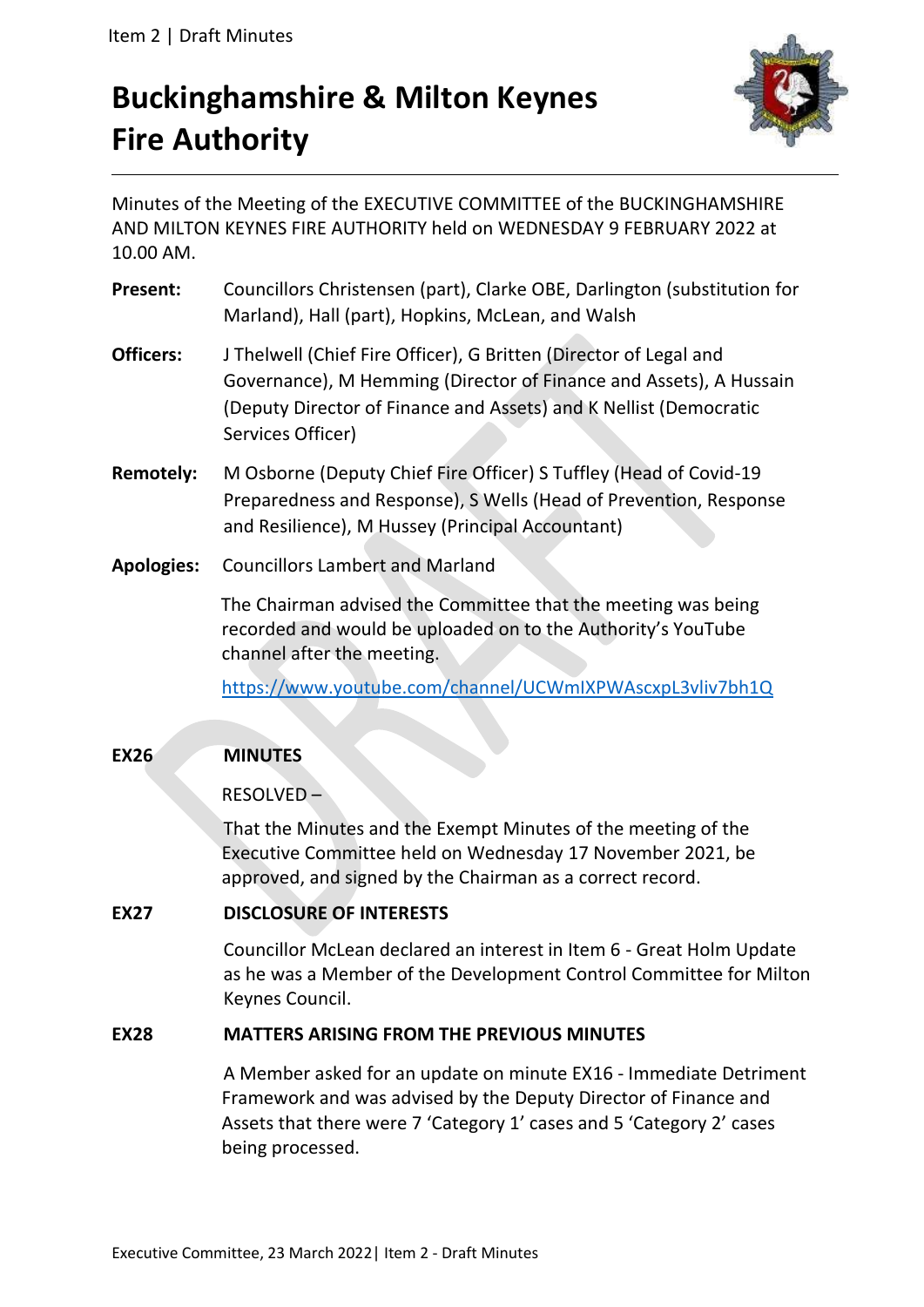A Member asked a question regarding EX19 – Exemption from Standing Orders Relating to Contracts: Wide Area and Local Area Network (WAN/LAN) Provision – if the Head of Technology, Transformation and PMO could email Members the details of the cost of contract as advised at the last meeting and was advised that this would be done.

## **EX29 GREAT HOLM UPDATE**

The Director of Finance and Assets gave Members an update on the plans for the Great Holm former fire station and the public consultation that started earlier this year. The plans were for a 75-bed care home on the site, designed to cater for a range of care needs including personal nursing, dementia, and end of life care. The care home would follow very closely the existing footprint of the building. The site would utilise the existing access from Haddon, but it would be widened to ensure better visibility for those coming and going. The landscaping would be improved and much of the existing planting would be retained. There would be 32 parking spaces, including 2 disabled spaces and an area for vehicles to turn to allow vehicles to exit forward. The building would be a mix of three and four stories.

The Director of Finance and Assets advised that the public consultation started earlier this month and was still ongoing. The final draft of the planning application would be submitted to the Authority by the end of the month (as stated in the contract). It would then be submitted to the planning authority. It was hoped that planning consent would be received by the end of May 2022, with a view to starting on site in August. Once the site was cleared, building would commence towards the end of 2022, aiming to get practical completion in quarter 1 2024 and looking to open in Summer 2024.

Members discussed residents and the Parish Council's concerns regarding parking and access. The former emergency access roads onto the A5 and Portway would no longer be required and how they would be reinstated to blend into the landscape. Another concern of residents was the operating hours of the build and how the site would be accessed; and the current ongoing graffiti on the hoarding surrounding the site. A Member asked about the provision of electric car charging points in the car park, and access to public to transport for staff and visitors.

The Director of Finance and Assets would update the Committee on the above points at a future meeting.

The Chairman asked that all Councillors in the area be kept up to date.

(Councillor Hall joined the meeting)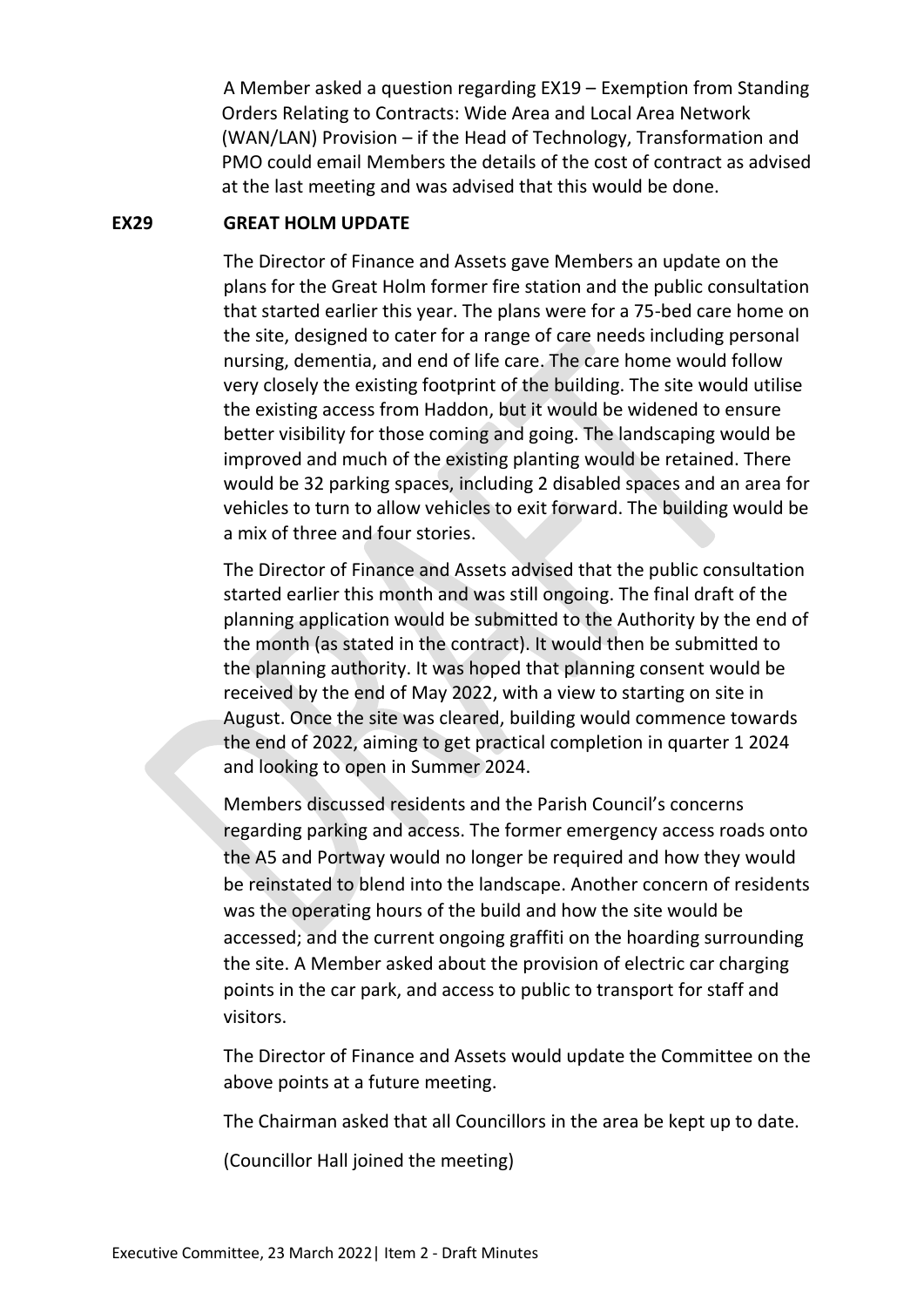## **EX30 BUDGET MONITORING REPORT APRIL – NOVEMBER 2021**

The Deputy Director of Finance and Assets presented the budget as at 30 November 2021. The Authority was currently projecting an overall underspend of £68k and was not projecting to use any of its reserves. This was predominantly due to an additional rates rebate of £256k, additional funding seen in year of £329k and underspend within employee costs. In terms of underspend seen within direct employee costs, these were predominantly due to pension changes and vacant positions. As part of building the budget for the next financial year, officers had reviewed the establishment and changed all operational staff onto the 2015 pension scheme. Furthermore, the ratio of operational staff that had been budgeted for as competent vs development pay scales and made it more reflective of actual posts in place, had been reviewed. The most current position was that the Authority was looking to use about £95k of reserves.

A Member asked as the Authority had recently undertaken a zerobased budget exercise, when would it be done again and was advised that probably around 2024/25, as it didn't add benefit to do it every year.

A Member asked about inflation and was advised that as Members were aware, inflation had gone up to approximately 5.4% and the target was 2%. Where it had been identified for example utilities, it had been built into the budget. The Procurement Team also did an excellent job renegotiating contracts and getting fixed prices. If any risks materialised, the Authority would look to mitigated it with additional funding or reallocated funding.

A Member asked what the Authority's rate of inflation was and was advised that it was not possible to give an exact amount, but the pay award was factored into the budget planning assumptions at the level of a 2% increase, but in terms of contracts it would vary.

#### RESOLVED -

1. That the provisional outturn forecast for the Authority as of 30 November 2021 be noted.

## **EX31 THE PRUDENTIAL CODE, PRUDENTIAL INDICATORS AND MINIMUM REVENUE PROVISION**

The Principal Accountant advised Members that this was a technical paper and was presented annually to this Committee to approve the recommendations, before final approval of the Authority. The Prudential Code was established to ensure the capital investment plans were affordable, prudent and sustainable, and that treasury management decisions were taken in accordance with good professional practice. The Prudential Indicators presented here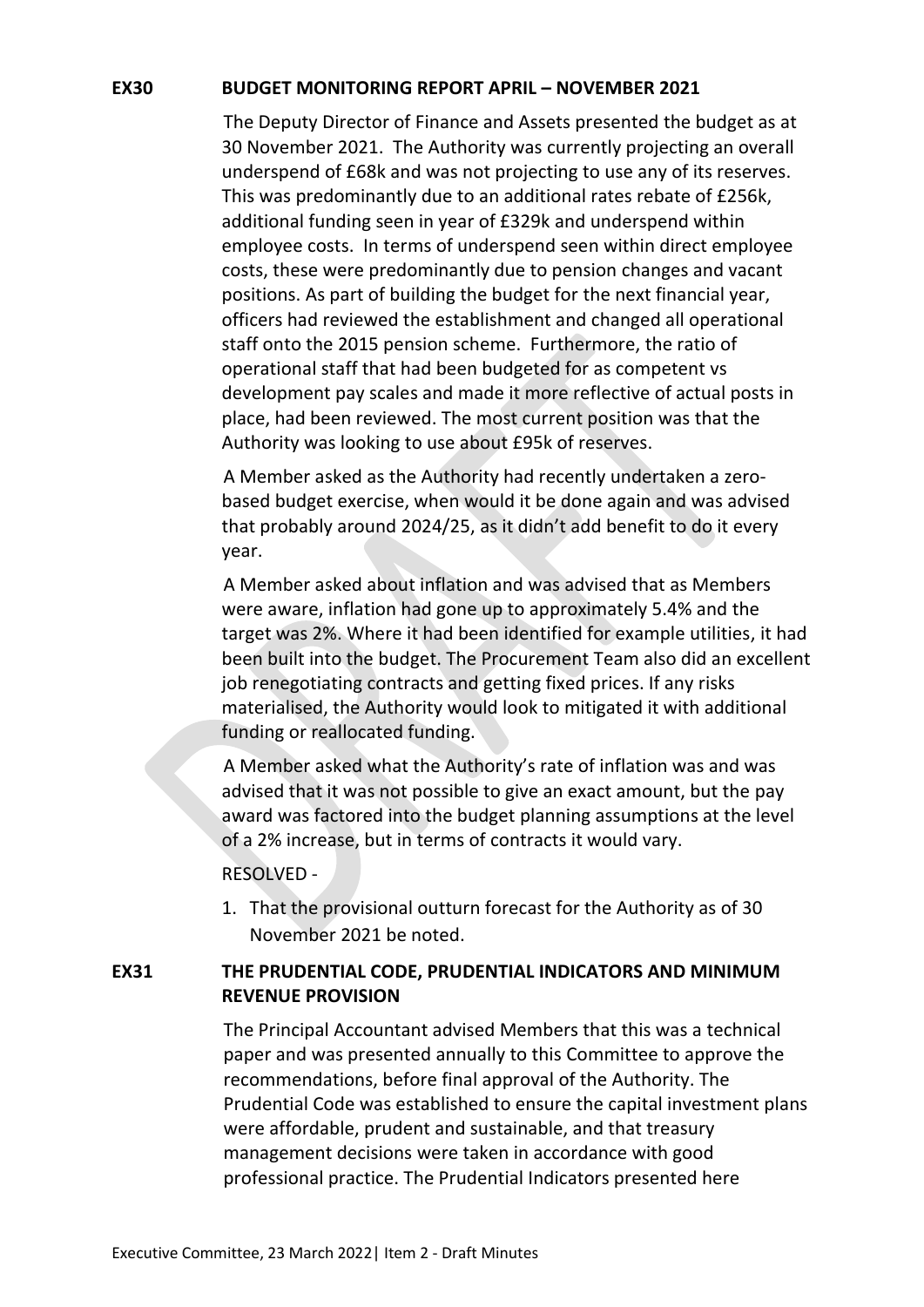demonstrate that the current plans for capital investment meet those criteria and present an acceptable level of risk to the Authority. Minimum Revenue Provision was a statutory charge to the General Fund (revenue budget), which ensured that the Authority had sufficient cash balances to repay borrowing upon maturity, reducing the refinancing risk. Since 2015/16, there had been sufficient funds set aside to cover the repayment of the long-term borrowing; however, early repayment of those loans was currently not an option due to the prohibitive penalties on early repayment. There were also no plans for additional borrowing according to the medium term financial plan.

A Member noted that level of capital expenditure was reducing significantly, which may be correct financially, but was the Authority able to maintain operational services with the reduction.

The Director of Finance and Assets advised that as Members were aware, the Authority had been campaigning for precept flexibility, and one of the points noted by HMI in their report was that the capital reserves were low, so the capital programme had been built on the low level of reserves. The Authority needed to do a certain amount of basic property maintenance and replace a number of vehicles each year. If Councillors approve the additional precept flexibility, the Authority could address the issue raised by HMI and use that money initially to put back into the capital reserves and look to increase expenditure when possible. The Property Strategy would be refreshed this year.

The Chairman advised Members that this was one of the topics that would be discussed at an upcoming Member's planning day, ensuring that the Service was fit for the future and more productive than it was in the past.

The Chief Fire Officer advised Members that what officers didn't want to do was pre-empt the Members' decision on whether they approve the precept flexibility, but they would be bringing forward to Members ideas and thoughts of how they look at the Service moving forward. This would be based on a number of matters including performance, the service and response times. It would also be based on the use of current fire stations and whether they were in the right place etc. There would also be a broader discussion about how the additional money would be spent, if Members approve it, over the next two to three years.

#### RESOLVED –

That the Executive Committee approve the recommendations below for submission to the Fire Authority.

- 1) the Prudential Indicators for 2022/23
- 2) the Minimum Revenue Provision policy statement

## **EX32 MEDIUM TERM FINANCIAL PLAN (MTFP) 2022/23-2026/27**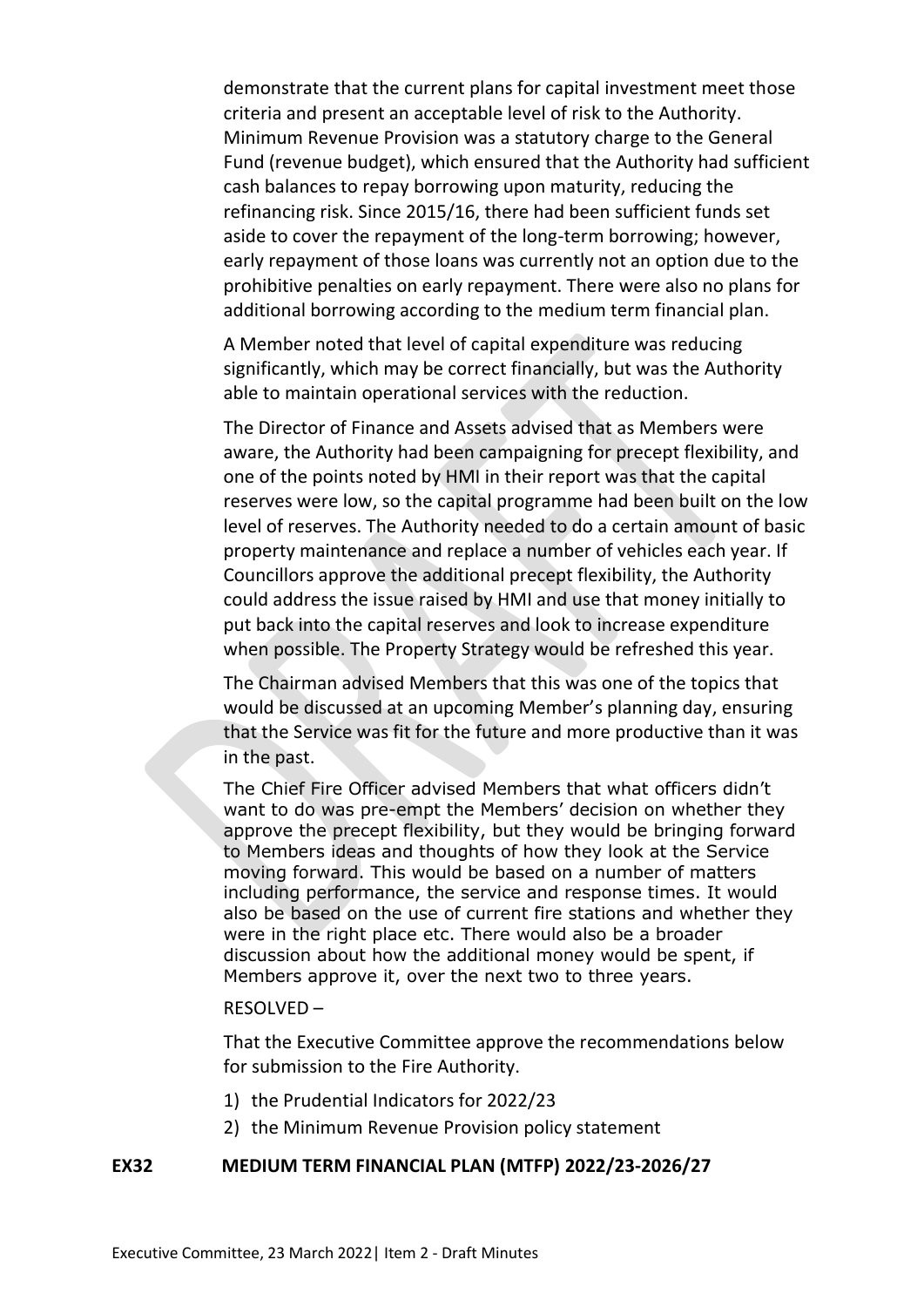The Deputy Director of Finance and Assets firstly advised Members that there was a line of text missing that should have preceded the recommendations that was erroneously omitted from the paper, which should have read "It is recommended that the Authority be recommended to:" Secondly, Appendix 1 & 2 had been updated following more accurate council tax and rates collection figures provided by the respective billing authorities.

The Deputy Director of Finance and Assets advised Members that the main report Annex A presented the proposed revenue and capital Medium Term Financial Plan (MTFP) for the financial years 2022/23 to 2026/27. The MTFP was closely linked to the Financial Strategy update provided in December 2021, which was the link between the organisation's long-term service objectives and its financial capacity. The Authority's long-term Service objectives were set out in the Public Safety Plan (PSP) and Corporate Plan.

The final settlement was published on 7 February 2022 and was due to be debated tomorrow. One key change this year from previous settlements, was that the government had provided the lowest charging quartile of fire and rescue authorities (FRAs) the flexibility to increase their band D precepts by £5 in 2022/23 without the need to hold a referendum. This was to assist those FRAs in addressing immediate pressures and to maintain a sustainable income baseline for future years. The Authority was included within these eight FRA's and had the option to increase Council tax precept by £5.

The Service's most recent report dated December 2021 by HMICFRS, noted in its summary, "that they were encouraged by the service's work to improve value for money, but still have concerns about the service's funding model as its limited [reserves](https://www.justiceinspectorates.gov.uk/hmicfrs/glossary/reserves/) are being used to supplement funding of its response functions." If Members were to approve a £5 increase in precept, this would result in approximately £1.1m additional funding compared to a precept increase of 2%. The additional funding would predominantly be utilised to recruit additional firefighters to build its response functions. Furthermore, the Authority would be able to increase the revenue contributions to capital which would build the reserves that were used for funding the capital programme, in the process addressing another concern raised within the HMICFRS report.

The Deputy Director of Finance and Assets advised Members that the key assumptions were detailed in Section 4 of Annex A and were based on information received to date. An additional £822m unringfenced services grant would be distributed to all tiers of government. This grant was for 2022/23 only and the government would work with the sector on how they distribute this funding from 2023/24 onwards. The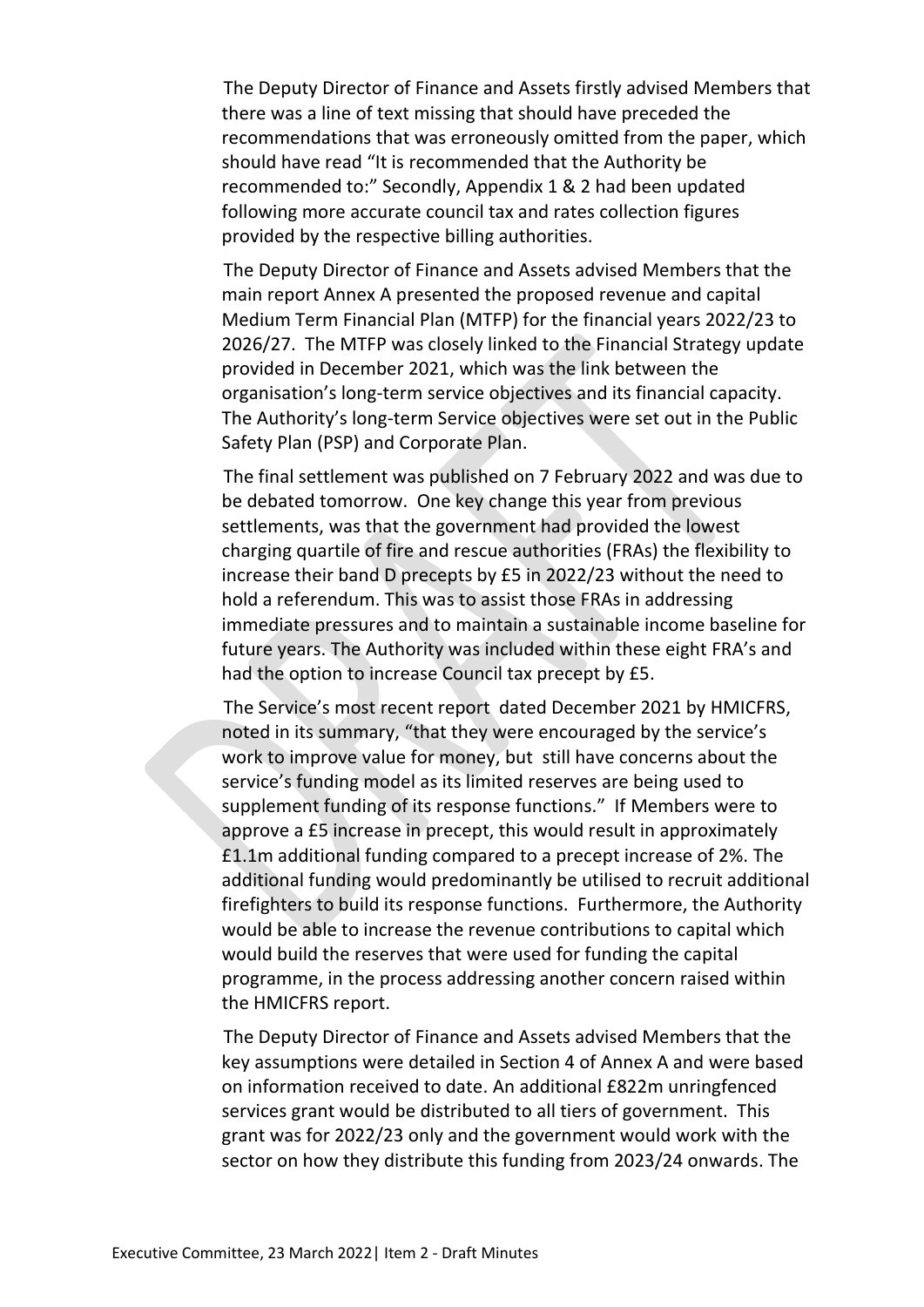funding was in recognition of the range of vital services delivered by all tiers of government across the country. Indicative figures show that Buckinghamshire Fire and Rescue Service would receive £0.355m, which had been reflected in its projections under the heading Services Grant.

Council tax collection funds were adversely impacted since the start of the Pandemic whereby the tax base reduce by 0.65% in 2021/22. However, the latest projections show a recovery in the collection fund with a projected growth of 2.19% in the tax base.

The Deputy Director of Finance and Assets advised that uncertainty persisted regarding pensions following the ruling in December 2018 that the transitional arrangements introduced for the firefighters' schemes in 2015 were discriminatory. The Executive Committee had adopted the immediate detriment framework in November 2021 and the officers were currently processing claims from members who want to be treated as if they remained on their original pension scheme. It was expected that this would increase the longer-term costs of the firefighters' schemes, although it was not yet possible to quantify the impact.

The Revenue Support Grant/Business Rates for 2022/23 had been revised downwards from £8.000m to £7.826m (a decrease of £174k). Future year's forecasts had been updated to reflect this movement. Previous figures used were taken from the provisional funding settlement which was an estimate and more accurate figures would be provided when billing authorities confirm them.

The Council Tax surplus figure for 2022/23 has been revised downwards from £257k to £222k (a decrease of £35k) as one of the billing authorities had recently confirmed their deficit which was not available at the time of producing the report. Due to these changes, the Revenue Contribution to Capital budget in Appendix 1(a) and 1(b) for 2022/23 had been revised downwards from £1.825m to £1.616m (a net decrease of £209k). The Net Budget Requirement shown in Appendix 1(a) and 1(b) for 2022/23 had therefore also decreased by £209k (from £33.689m to £33.480m).

#### RESOLVED –

That the Authority be recommended to:

1(a) Note and have due regard to the report and Statement of the Chief Finance Officer (see section 8 of Annex A).

1(b) Approve a Council Tax precept of £72.16 for a band D equivalent property (equal to an increase of 9.6p per week) and the revenue budget as set out in Appendix 1.

1(c) Approve the capital programme as set out in Appendix 2.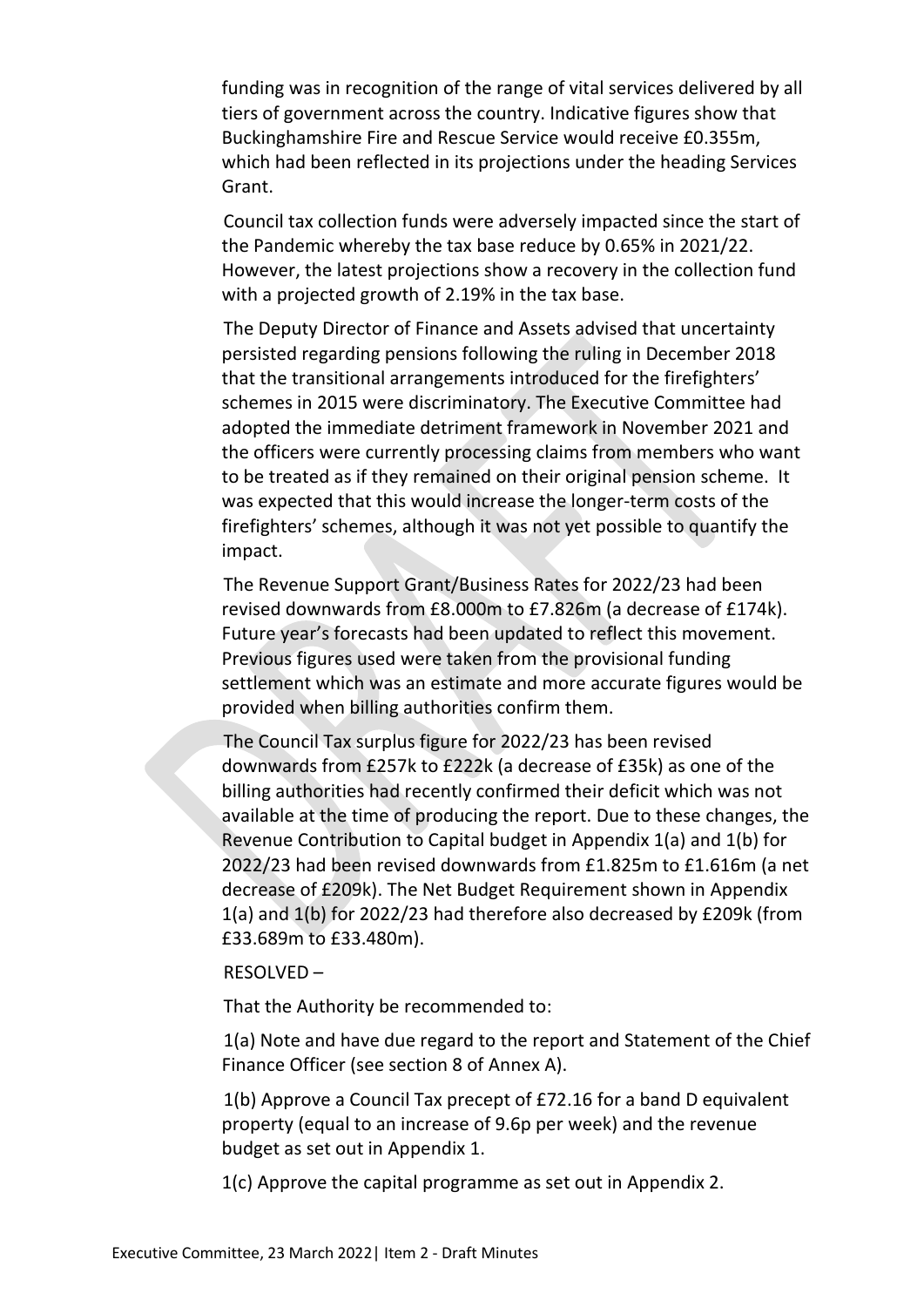1(d) Transfer the £600k from the referendum reserve to the revenue contribution to capital reserve.

# **EX33 RESPONSE TO THE PROVISIONAL LOCAL GOVERNMENT FINANCE SETTLEMENT 2022 TO 2023: CONSULTATION**

The Director of Finance and Assets advised Members that this report was for noting, it sets out the Authority's response to the provisional settlement, which was published in December and the final settlement would be laid before Parliament this week. In general terms, the Authority's response, was that it welcomed the settlement proposal. The Authority still needed to be really careful of what it did, and if approved, needed to show that the additional money was being spent wisely. The position was a lot more positive than it had been, giving the Authority the opportunity to invest in the Service, rather than as previously having to manage with fairly limited funding.

The Director of Finance and Assets advised Members that it also covered some other issues around the Services grant, which was a one off. The Services grant was to recognise that all local authorities were stretched, and they all did vital work, so it was recommended that it was kept within local government as well. In particular, the Authority welcomed the additional flexibility around the £5. As the Chairman had said, a lot of work had gone into securing the flexibility and the group leaders had written a letter of thanks to the Fire Minister as he had been very supportive of it and noting the work he had done. The response to the consultation that had been submitted, mirrored very closely the response from the National Fire Chiefs Council.

A Member asked if the Service would stay in the lowest quartile moving forward and was advised by the Director of Finance and Assets, that yes, at present the precept was £67.16, and the national average at the moment was £80, and even if the Authority did successive increases for a number of years, it would still be in the lowest quartile for the next 2- 3 years at least.

## RESOLVED –

That the response to the consultation be noted.

# **EX34 TVFCS ICCS CONTRACT AND INTER AUTHORITY AGREEMENT**

The Head of Prevention, Response and Resilience advised Members that this particular report focused on the Thames Valley Fire Control Service (TVFCS) and the report was in two parts. The first part was the Integrated Communication Control System contract (ICCS). When the TVFCS went live in April 2015, there were two ICCS contracts with Capita Secure Information Solutions Limited, which had been entered into by Oxfordshire County Council and Royal Berkshire Fire Authority respectively. However, the TVFCS steady state transition plan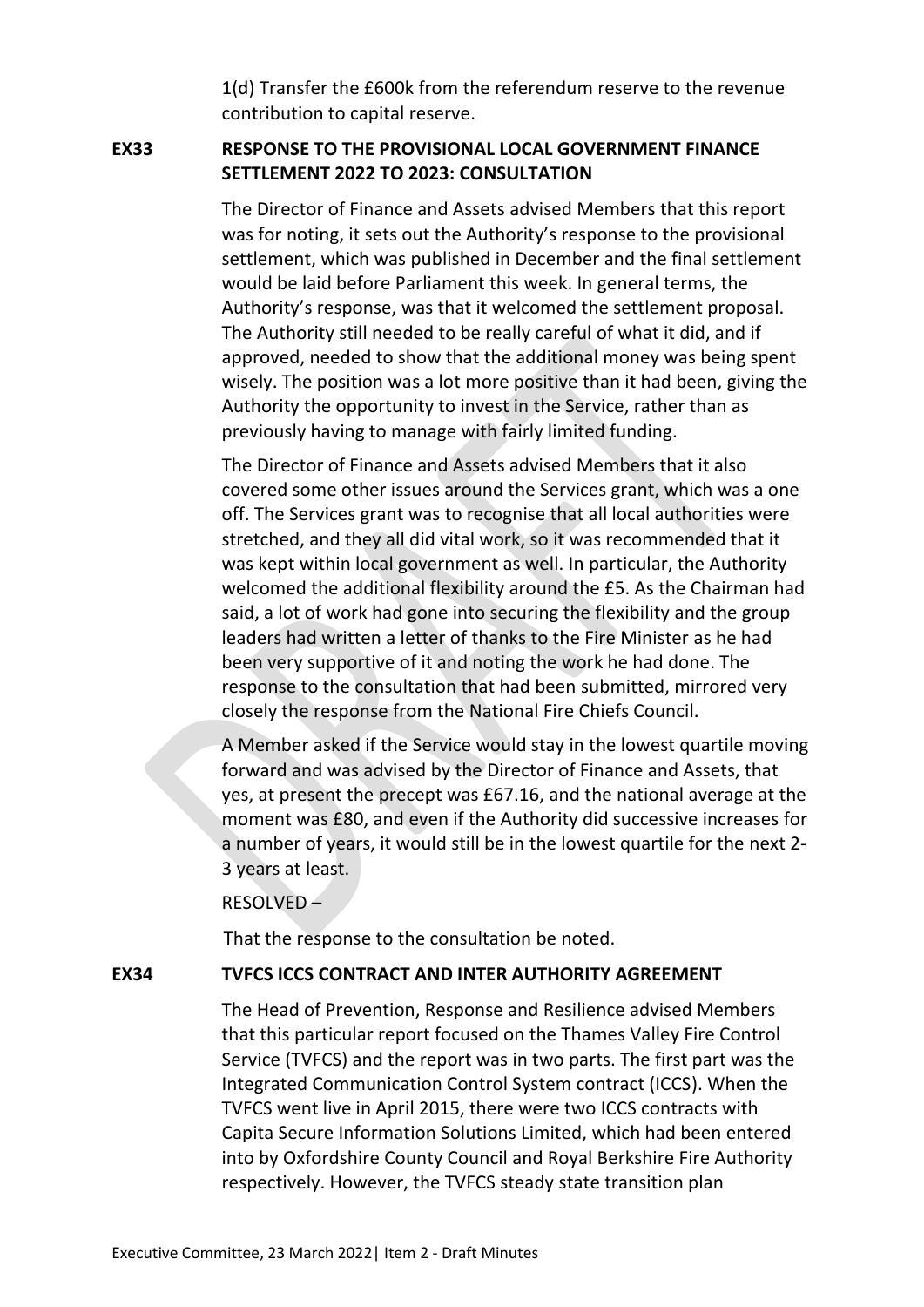recommended that these two contracts be brought into one single contract, with the term running from April 2017 to January 2021. Within the inter-authority agreement, under clause 17.3 this particular contract should be brought to the respective authorities to agree should an extension be required. There was an extension to this contract that took it through to March 2022, however this decision was not brought before this Authority or others. This was an oversight, the reason for which are detailed within the report and assurances have been provided this will not be repeated again.

The Head of Prevention, Response and Resilience advised Members that at the Executive Committee meeting on 17 November 2021, this contract was being novated to Capital SSS Limited and the sale went through to NEC Software Solutions UK Limited on 3 January 2022. Members also took the decision at the Executive Committee meeting on 15 September 2021, for the Vision 4 mobilising contract to be extended by one year from April 2022 to March 2023. This report was looking to align both the Vision 4 mobilising contract and the ICCS contract.

The Head of Prevention, Response and Resilience advised Members that contained within the Inter-Authority agreement was a review clause. This allowed for each Authority, after the fifth anniversary of the TVFCS going live, the opportunity to consider whether it wished to exercise its right to withdraw from the agreement. If the decision was taken to withdraw, the Authority would have to consider the options available.

The Head of Prevention, Response and Resilience advised Members that following the collaborative partnership in establishing TVFCS, there was compelling evidence that had ensured the Authority continued to provide an effective control room function, which was an integral part of its emergency response capability. As well as allowing the Authority to maintain financial efficiencies, alongside improving resilience and performance, which had enhanced the service to both the public and its operational firefighters.

A Member asked about the need to constantly be monitoring the efficiency of the contract in terms of cost savings and cost efficiencies and also what other options were out there, how would officers propose to undertake that review moving forward.

The Head of Prevention, Response and Resilience advised that Officers would bring forward recommendations to the TVFCS Joint Committee in July 2022 setting out whether to further extend the Vision 4 mobilising and ICCS contracts in line with the agreement, or seek to commence a full replacement.

RESOLVED –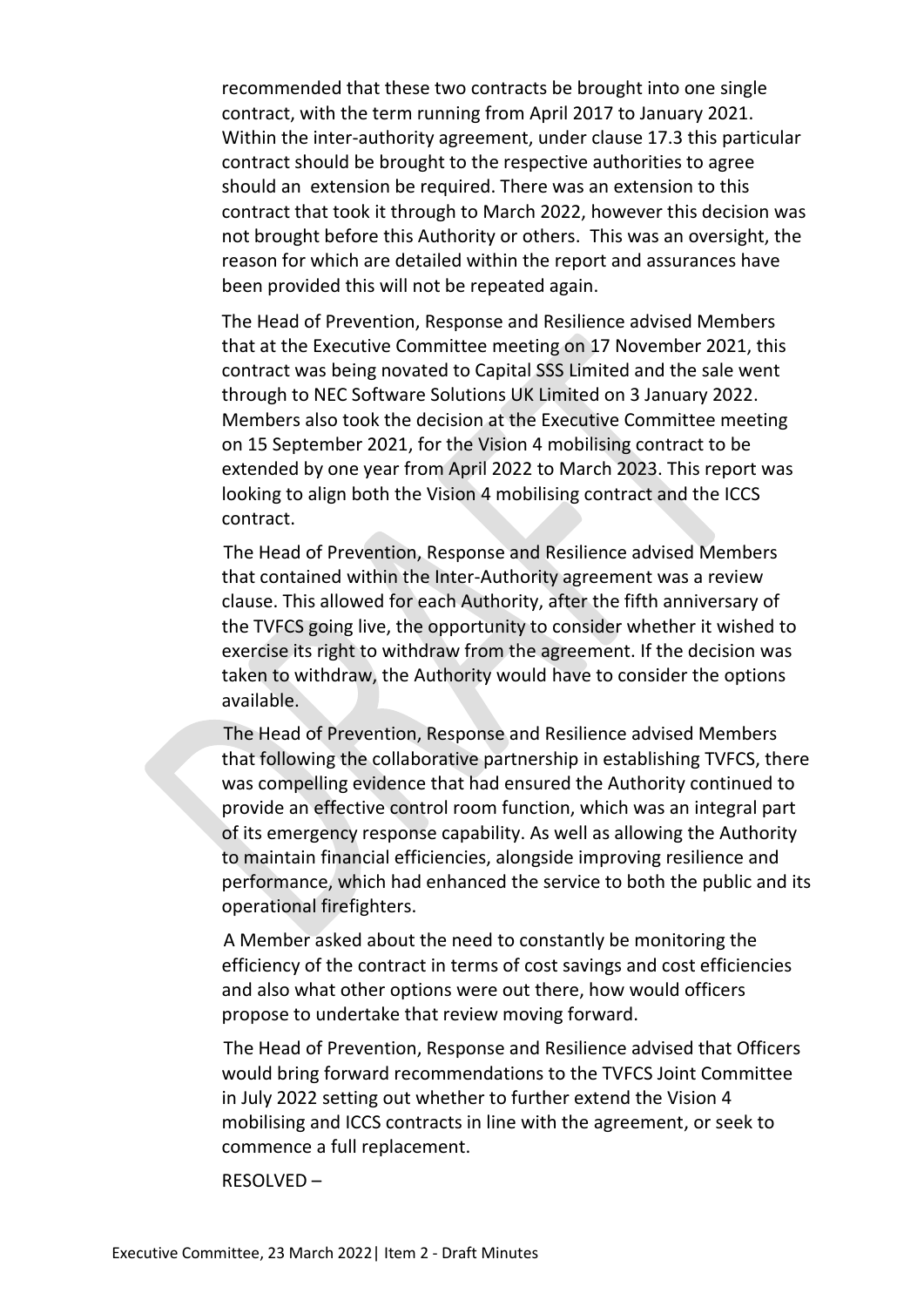- 1. That extending the TVFCS DS3000 Integrated Communication Control System (ICCS) contract for one year, from April 2022 to March 2023 be agreed.
- 2. That Buckinghamshire and Milton Keynes Fire Authority (the Authority) remains a member and party to the inter authority agreement (IAA) relating to the steady state operation of Thames Valley Fire Control Service (TVFCS) be agreed.

(Councillor Christensen left the meeting)

## **EX35 MEMBERS' ALLOWANCES**

The Director of Legal and Governance advised Members that as a standalone fire and rescue authority, the Authority has a wide discretion in adopting an annual Scheme of Allowances. The main proviso was that the Authority must have regard to the recommendations of the Independent Remuneration Panels of its two constituent councils. As set out in the executive summary, the Scheme of Allowances had been linked to the NJC 'grey book' annual pay award for firefighters since 2012/13. The application of this index linking had been endorsed annually by the Authority until 2021/22.

Although there had been a grey book 2% pay award effective from 1 July 2020, the Authority agreed in February 2021 to suspend the indexation for the year 2021/22, resulting in a 0% increase in Members' Allowances. If the link to the grey book were to be reinstated for 22/23 this would result in a recommendation to the Authority of an increase of 1.5%.

A draft proposed Scheme of Allowances for the year 2022 to 2023 was appended at Appendix C and showed in the alternative the effect of a 1.5% increase from the current financial year. Regulations require that the Authority makes a scheme providing for the payment of a basic allowance to each Member of the Authority, which must be the same for every Member of the Authority. The scheme of allowances reflects the requirements in the regulations that allow Members to elect to forgo entitlements or any part of their entitlement to allowances by giving notice to a specified officer.

## RESOLVED –

- 1. That the Authority be recommended to adopt a Scheme for Members' Allowances for 2022/23 (Appendix c) with either
	- a) 0% increase in allowances; or
	- b) 1.5% increase in allowances.

## **EX36 EXCLUSION OF PUBLIC AND PRESS**

RESOLVED –